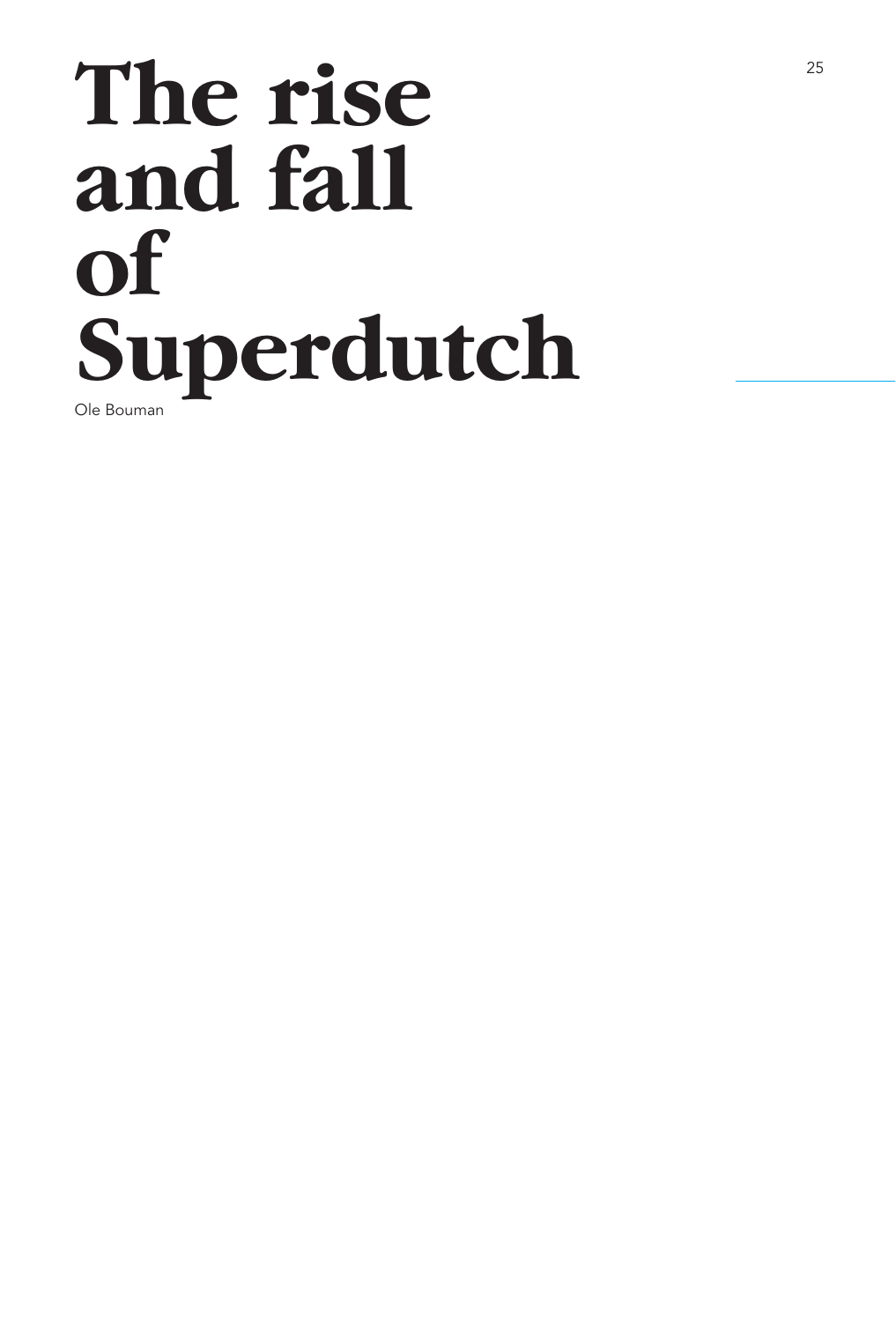

Since the dawn of the people's capitalism, where just about everyone is tied to the ups and downs of the stock market, the concept of the bursting bubble and rapid plume of shares attaining 'a more realistic level' has become a wide-spread cultural theme. Not just in financial markets, but in many social domains, we see how certain concepts, brands, and personalities are overvalued or promoted and how, as a consequence, counter-forces oblige them to make a reality check. Hype dies, the public gets distracted, and those who were only recently the center of attention are forgotten for the next big thing.

It does not take a powerful imagination, therefore, to describe the vicissitudes of Dutch architecture over the past decade. In 1994 I published an article entitled 'Dutch Courage, Dutch Comfort'.1 In it, I warned against getting bogged down in the then dominant and ambitious climate of dressing up various cultural institutions in order to increase quality awareness in architecture. I also argued that the work of these institutions had to be linked to the context of larger and predominant social issues such as migration, an aging population, digitalization, and multiculturalism. I put forward that a new cultural energy capable of creating something greater than merely a self-congratulatory culture could only come by incorporating these larger social issues into architectural discourse. At the same time, I noted how architecture was in the practice of zoning all available talent into a small group of pilot projects and iconic buildings that everyone spoke about, while elsewhere the lack of qualified architects was accepted as a fait accompli; and as long as the party of mutual acknowledgement lasted, nobody needed to worry terribly much about 'elsewhere'.

Sometimes it is quite annoying to be right, particularly when there are ample warnings. Five years ago, in the year 2000 – the peak of another bubble called the New Economy – a book appeared which took as its point of departure exactly this subject: the growing self-affirmation of Dutch architecture. The book added to this a promotional dimension. In addition to pat-

1 *Archis*, No. 4, 1994, pp. 44–51.

2 Bart Lootsma, *Superdutch*, Princeton Architectural Press, New York, 2000.

ting ourselves on the back, it became possible to launch a campaign abroad in which this self-confidence could be expressed with bravura. Despite the fact that it was a foreign publisher who took the initiative, its effect was principally a publicity offensive that facilitated Dutch architecture's conquering of the globe.<sup>2</sup> The book was written by Bart Lootsma, a relentless ambassador for certain architects,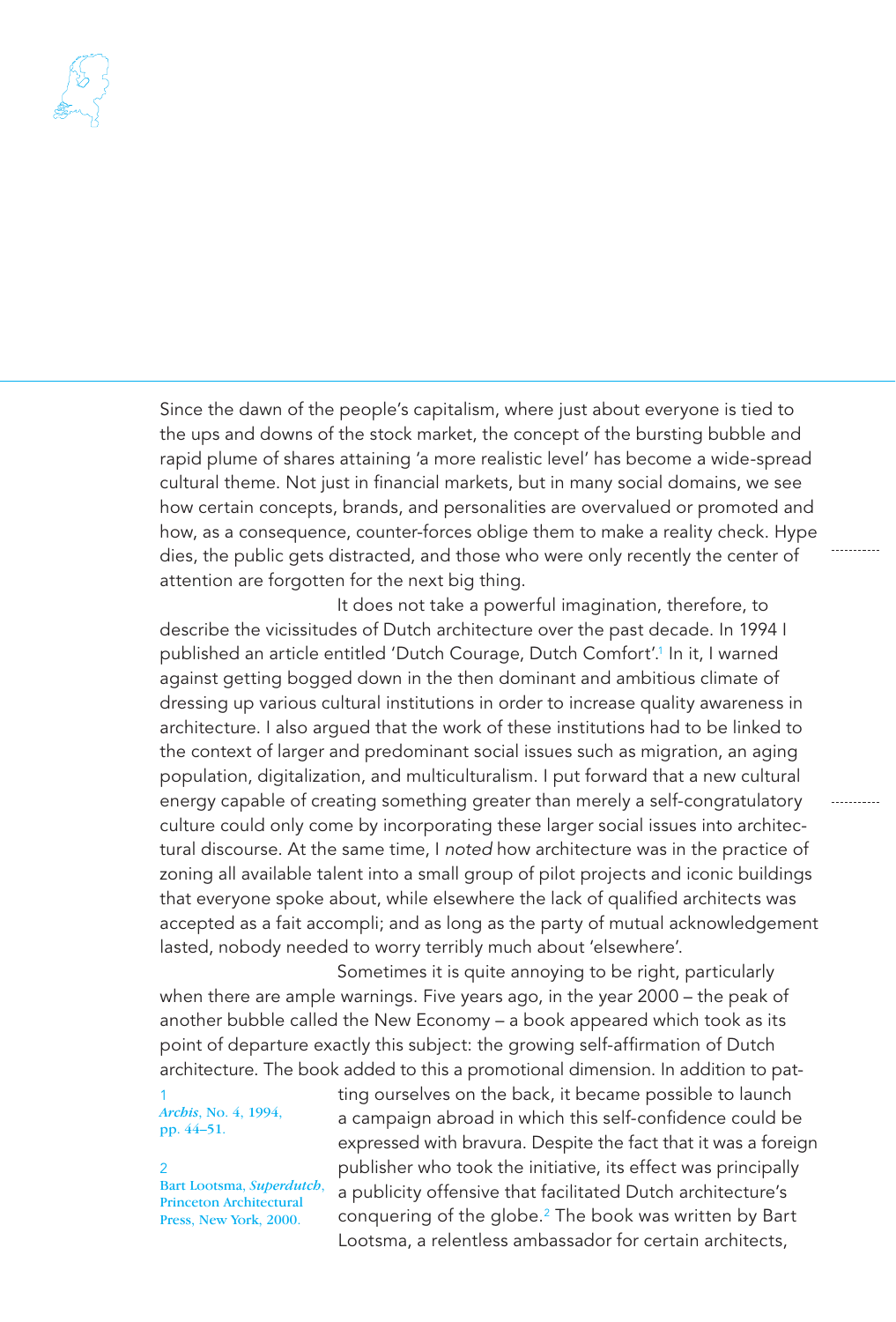who gave perfect expression to the essence of the bubble by being unable to resist the temptation of the bubble title Superdutch. A superlative title for an entire culture, justified by the work of twelve architects within his orbit.

The influence this book and its title had and continue to have can hardly be overestimated. Dutch architects and Lootsma, a gifted speaker and tireless traveler, circled the globe and one way or another confirmed the myth. After Rem Koolhaas had come a generation busting with conceptual intelligence and blessed with a liberal, modern talent for design. As true Dutchmen they were also always quite willing to find the perfect compromise. This package is the perfect example of a successful publicity campaign: reduce your national architecture to the sum of a few talented designers, have someone summarize their work who is prepared to invest more than a little intelligence into their promotion, think up a cheeky title, and then do everything possible to get your message out: more publications, lectures, exhibitions, marketing campaigns, etc. An unparalleled success and the only question remaining is: what's the rest of the world been up to?

Well, the rest of the world has, at its best, been largely dominated by a consumer-driven neo-traditionalism which hates the hip concept architecture of the Superdutch gang. At its worst, it has seen a total dearth of any idea of style or design at all and given itself over to a jungle of outbidding, competing and isolated real estate in a privatized universe. This universe permits nothing to be super, only ordinary and predictable and human, all-too-human. This, however, is not news, of course. Neither is the way in which people who make a living in this sector sometimes express their resentment towards 'elitism'. Exit super. Back to normal.

What is perhaps news is that in that other universe the Dutch factor **Dutch factor** is also fading. While the government and its independent policy instruments were busy promoting a design culture described as 'typically' Dutch, diverse forces were at work seriously fiddling with what was typically Dutch. By this I do not necessarily mean forces such as 'globalization' or 'Europe', although these embody a dynamic in which the Netherlands is increasingly subsumed within larger conglomerates. There has also been a loss of sovereignty, global economic interdependence, cultural marginalization, a more ethnically mixed population (with the consequent effect upon Dutch identity) and other forms of historical identity loss. Yet in the context of this article, what was more important was that the state itself was playing an growing role in the undermining of its own historical mission. In the Netherlands the armed forces have become emergency services for supranational intervention; the educational system has shifted from teaching specific knowledge to developing general skills; English is rapidly becoming the language in which students are taught; national utilities such as public transport, telecom services, energy supplies and cable networks, have been privatized and/or majority holdings have been sold off. For this article what is of particular importance is the privatization of public housing and the shift towards providing buildings for administrative or other public functions simply by renting office space. The loss of these two exceptionally powerful policy instruments, the one quantitative and the other qualitative, to promote architectonic quality has had direct, physical consequences. It has seriously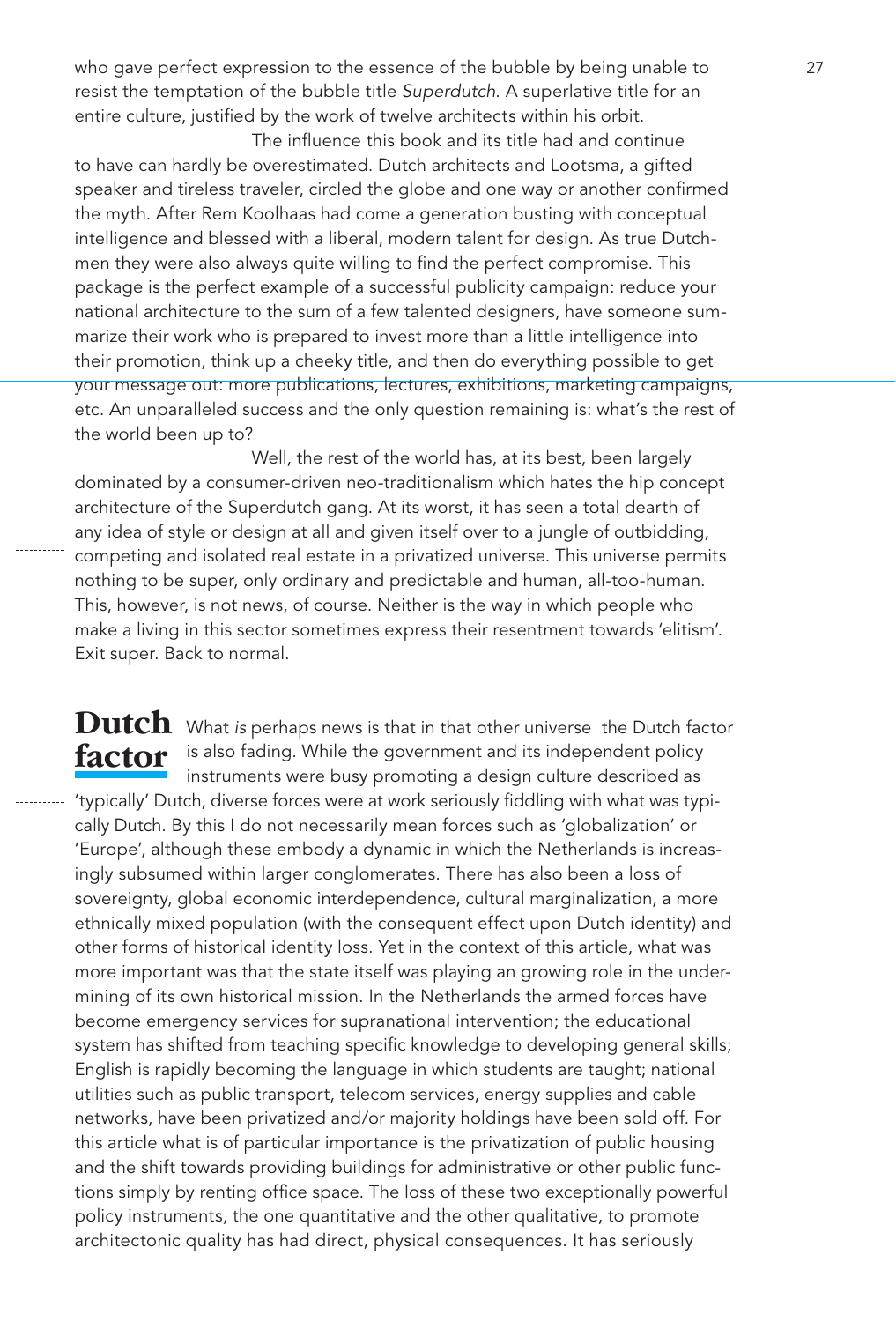

That said, we also have to acknowledge that during this same period, the government began to set up an unprecedented architectural policy. The government gave up power, but at least took on responsibility. Three memoranda were issued which stretched the definition of architecture and its implied claim for quality to all extremes. A National Architecture Institute, an incentive fund, and many other policies designed to ensure a high-quality architectural climate were established. In other words, civic construction was replaced by subsidized discussion with the hope and expectation that this advanced notion of quality would trickle down to the broader public of clients (developers, housing corporations, etc.) and their clients (buyers) as well as generate a much broader debate about architecture amongst lay audiences. A construction policy, embedded in a paramount market ideology, shifted its emphasis from a position of action and prescription to one of persuasion and influence.

Here we are five years later. As a source of inspiration, Superdutch is spent and today is only a tourist attraction, at best. The twelve architects and their capacity to design iconic images continue on their merry, international way, though they have silently buried their 'typically Dutch' routine. Bart Lootsma emigrated to Austria. The Social Democratic preference for architecture as a weapon of social renewal lost momentum when the Social Democrats were ousted from power. Political orphans, architecture institutes now fight tooth and nail just to survive. The tentative score thus far in this battle can be found in the Action Program Culture and Spatial Planning, a supplement to the Memorandum on Public Planning, in which governmental exemplary and supervisory functions are explicitly marginalized or delegated to local authorities who eo ipso have no vision of national interests as it is their task to consider local interest first.<sup>3</sup>

<u>. . . . . . . . . . .</u>

. . . . . . . . . . .

When formulated in this way, the state has a great deal to explain regarding an architecture policy it instigated, implemented and then amputated. The transformation from a public construction policy to a spatial cultural policy has been fundamental, drastic and far-reaching indeed. It undeniably made Dutch architecture more famous, though it did not necessarily improve it. If the spatial quality has been redefined - from architectural fact to subjective idea (such as 'lively climate') - then it is of crucial importance that this climate continue to receive a great deal of attention and promotion. Should things get rough, all we will be left with is the cultural shift from actor to cheerleader, which is really

3 Tjeerd de Boer and André Mol (eds), *Actieprogramma Ruimte en Cultuur. Architectuur- en Belvederebeleid 2005–2008*. Published by the Ministries of: Education, Culture and Science; Housing, Spatial Planning and Environment; Agriculture, Nature and Food Quality; Infrastructure; Economic Affairs; Defence; Foreign Affairs.

all we have now. The Dutch state is in permanent crisis regarding its legitimacy, mandate, citizen relations, and its need for new policy which takes into consideration how earlier policies should be maintained. It lacks direction and leadership. In this sense, the state is no state at all, but an example of institutional desperation doing little more than constantly reacting to daily trends.

The state has a lot to explain, should it be ready to or feel itself called upon to do so. It lacks any insight into where its own architectural policy came from and so do the ideas driving its decision to retreat from the role as client. It consequently doesn't feel guilty that the reparations policy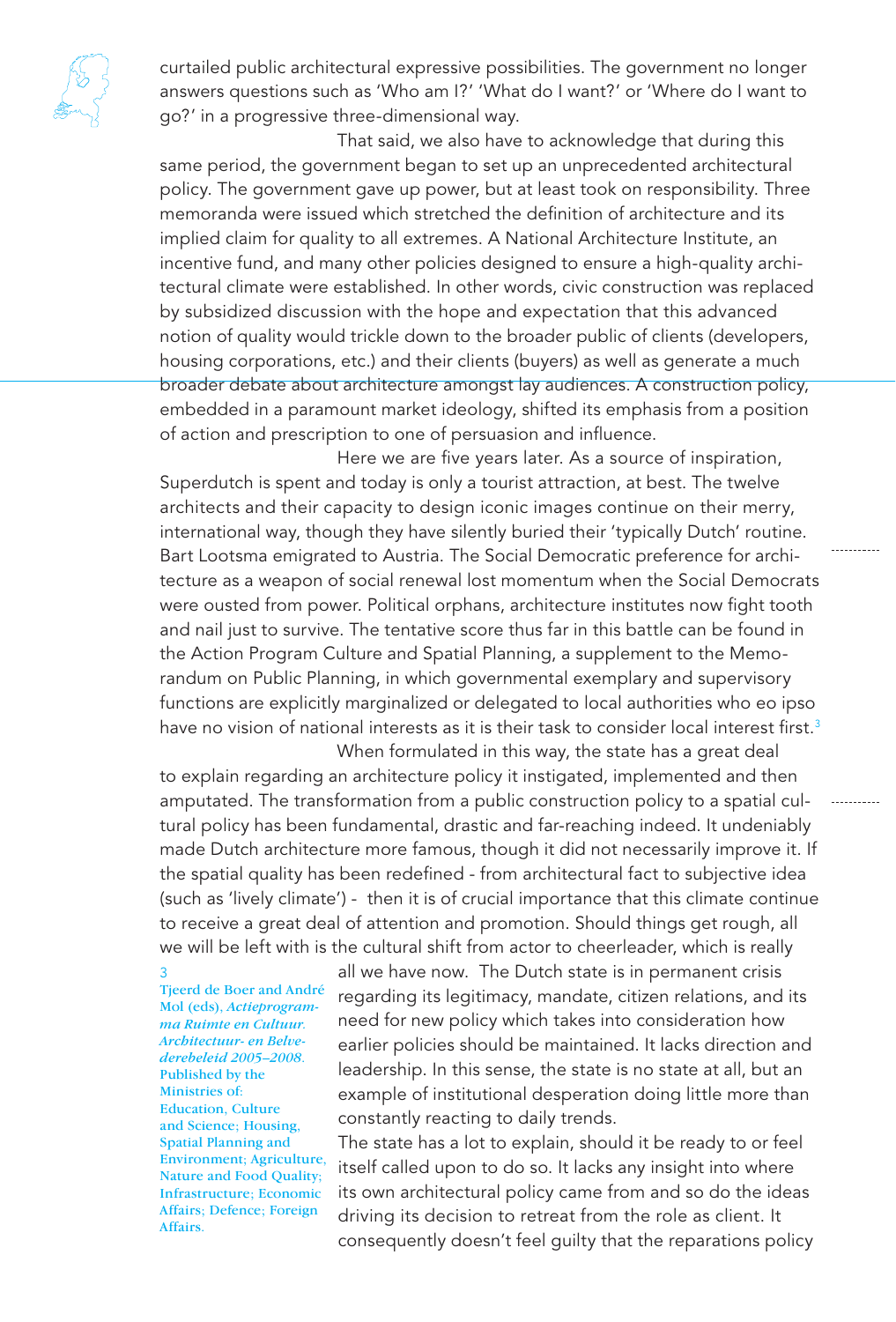## Some actors in the field of architectural and spatial quality in The Netherlands

## CENTRAL GOVERNMENT AND PARLIAMENT

- Ministry of Housing, Spatial Planning and Environment (VROM) National Architect, advisor for architecture (Mels Crouwel)
	- **Government Buildings Agency (RGD)** — National Department for Spatial Planning (RPD)
	- National Institute for Spatial Research (RPB)
- Ministry of Education, Culture and Science (OCenW) National advisor for the cultural heritage (Fons Asselbergs) — Netherlands Department for Conservation

(RDMZ)

Ministry of Agriculture, Nature and Food Quality (LNV) National advisor for the landscape (Simons)

Ministry of Infrastructure (V&W) National advisor for the infrastructure (Jan Brouwer)

Board of National Advisors stationed in the Atelier of the National Architect (ARBM) It operates in the wake of three successive memoranda on architecture (formulated by the four ministries mentioned above) and the call (memorandum Belvedere) for a conscious treatment of historical values above, on and in the ground (history and archeology of the landscape). Besides the appeal on (institutional) clients for a qualitative commissioning policy, the state also initiated 10 'grand projects' as examples of quality treatment of some major themes.

uncil for Culture (Raad voor Cultuur; advisory body to the government and parliament on culture policy; advises on structural subsidies to cultural institutions once every 4 years)

The Netherlands Architecture Fund (Stimuleringsfonds voor Architectuur; grants for architecture projects by legal bodies, also foreign ones)

Mondriaan Foundation (Mondriaan Stichting; grants for visual arts, design and cultural heritage projects)

Netherlands Foundation for Visual Arts, Design and Architecture (Fonds BKVB; grants for art/architecture/design projects by individuals)

Netherlands Institute of Spatial Planning and Housing (NIROV; independent platform for the qual ity of spatial development)

International Architecture Biennale Rotterdam

**Jetherlands Architecture Insti<del>tute</del> (NAI)** Rotterdam Flagship of national architectural policy including the archives of the most important architects since the 19th century

Professional organisations

Royal Institute of Dutch Architects (BNA)

Dutch Professional Organization of Urban Designers and Planners (BNSP)

Netherlands Association for Landscape Architecture (NVTL)

Association of Dutch Designers (BNO)

The Architects Register (SBA)

**Association of Dutch Developing Companies** (Neprom; umbrella organization of the larger developers)

Aedes (umbrella organization of the housing corporations)

International Architecture Biennale Rotterdam

Netherlands Architecture Institute (NAI) Rotterdam Flagship of national architectural policy including the archives of the most important architects since the 19th century

DOCOMOMO Netherlands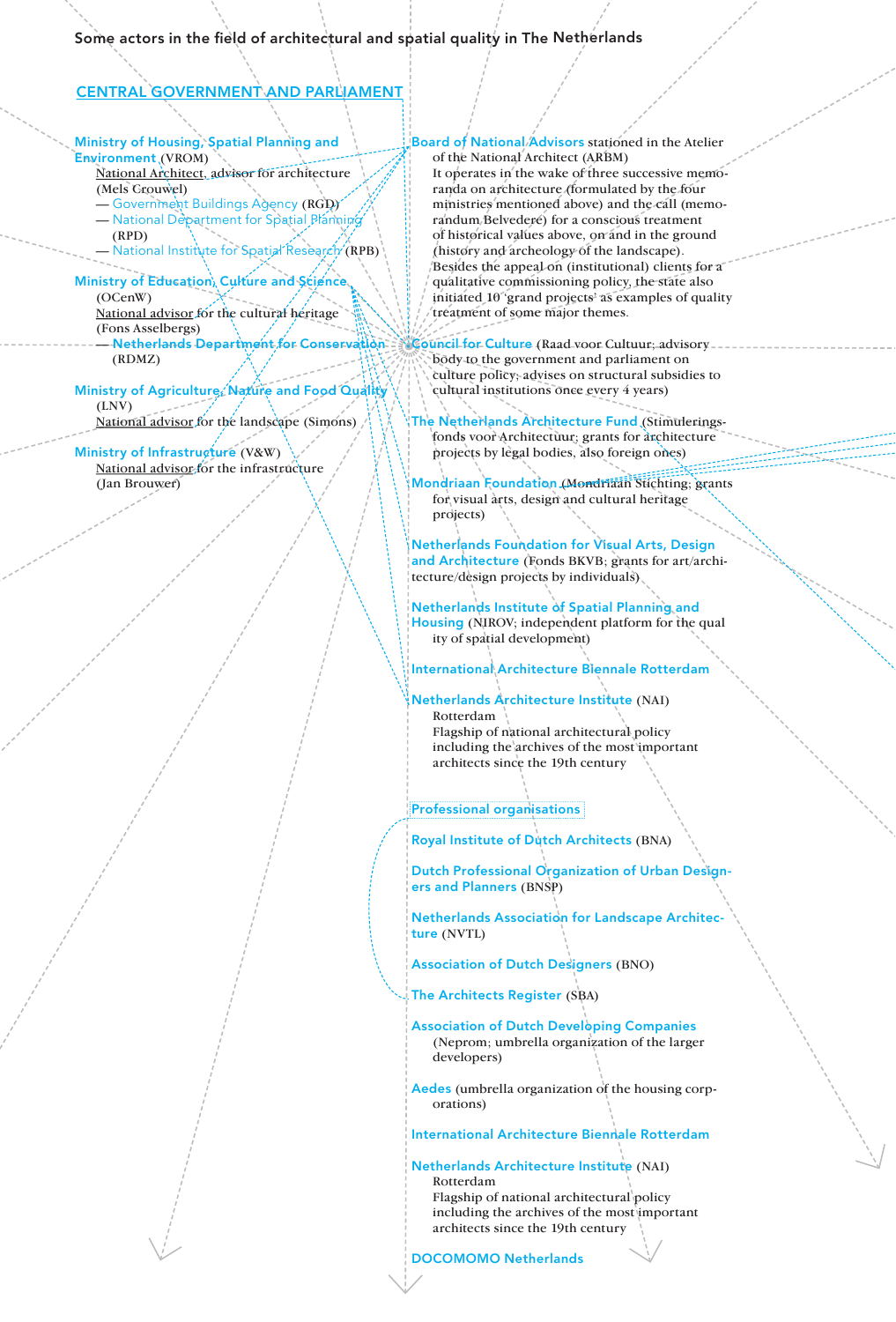## Architecture schools

- TU Delft
- TU Eindhoven
- Academy of Architecture Amsterdam
- Academy of Architecture Rotterdam
- Academy of Architecture Groningen
- Academy of Architecture Arnhem
- Academy of Architecture Tilburg
- Academy of Architecture Maastricht
- Berlage Institute (post doc)

### Websites / portals

- Archined.nl
- Architectenwerk.nl

#### **Magazines**

- De Architect (NL)
- Oase (NL+E)
	- Hunch (E)
	- Volume (E)
	- Bouw (NL) — S&RO (NL)
	- Mark (E)
	-
	- National newspapers like NRC Handelsblad with several specialized journalists
- And many more…

## International think tanks

— Archis Foundation

## Local / Regional bodies

- Municipalities (much power has been delegated from national to local authority)
- District Water Boards (waterschappen; regional management of water levels, dykes etc)
- Spatial planning department of each province
- Archeology department of each province
- Nature conservation department of each province
- Amsterdam Council for Urban Planning (ARS)
- Architecture Local (Architectuur Lokaal; advice and expertise for clients and municipalities on the local level) www.arch-lokaal.nl

## Local architecture centers

(united in OLA, an informal platform since 1993)

AIA, Alkmaar CASLA, Almere CAS, Alphen aan den Rijn De Zonnehof, Amersfoort ARCAM, Amsterdam Zuiderkerk, (Municipal information center) Amsterdam Bouwhuis, Apeldoorn Arnhem Casa, Arnhem Gebouw F, Breda Delft Design, Delft Stroom, Den Haag Stichting Triade, Den Helder Architectuurcentrum Rondeel, Deventer De Stad, Dordrecht ACE, Eindhoven GRAP, Gouda Drenthe, Assen Projectwinkel Grave, Grave Platform Gras, Groningen ABC, Haarlem Podium voor Achitectuur Haarlemmermeer, Haarlemmermeer Viruvianum, Heerlen Architectuur-café Helmond, Helmond Museum Hilversum, Hilversum ACH, Hoorn Tuinarchitectuurpark Makeblijde, Houten Vereniging Haerlem, Kennemerland Fries Architectuur Centrum, Leeuwarden Stichting ALS, Lelystad Stichting Architectuur Leusden, Leusden Topos, Maastricht Museum Nagele, Nagele Architectuur Centrum Nijmegen, Nijmegen RAP, Rijnland AIR, Rotterdam Archicenter, Rotterdam CAST, Tilburg ACT, Enschede Aorta, Utrecht Utrechts Architectencafé, Utrecht APVEO, Venlo Ahoi, Wageningen Stichting Architectuurlijk Weert, Weert Bale, Zaandam Het Zeeuws Gezicht, Middelburg RiAI, Eefde/Zutphen ZAP, Zwolle

Publishers specialised in architecture, landscape, urbanism and interior: 010 Publishers, Rotterdam NAI Publishers, Rotterdam Uitgeverij Thoth, Bussum Episode Publishers, Rotterdam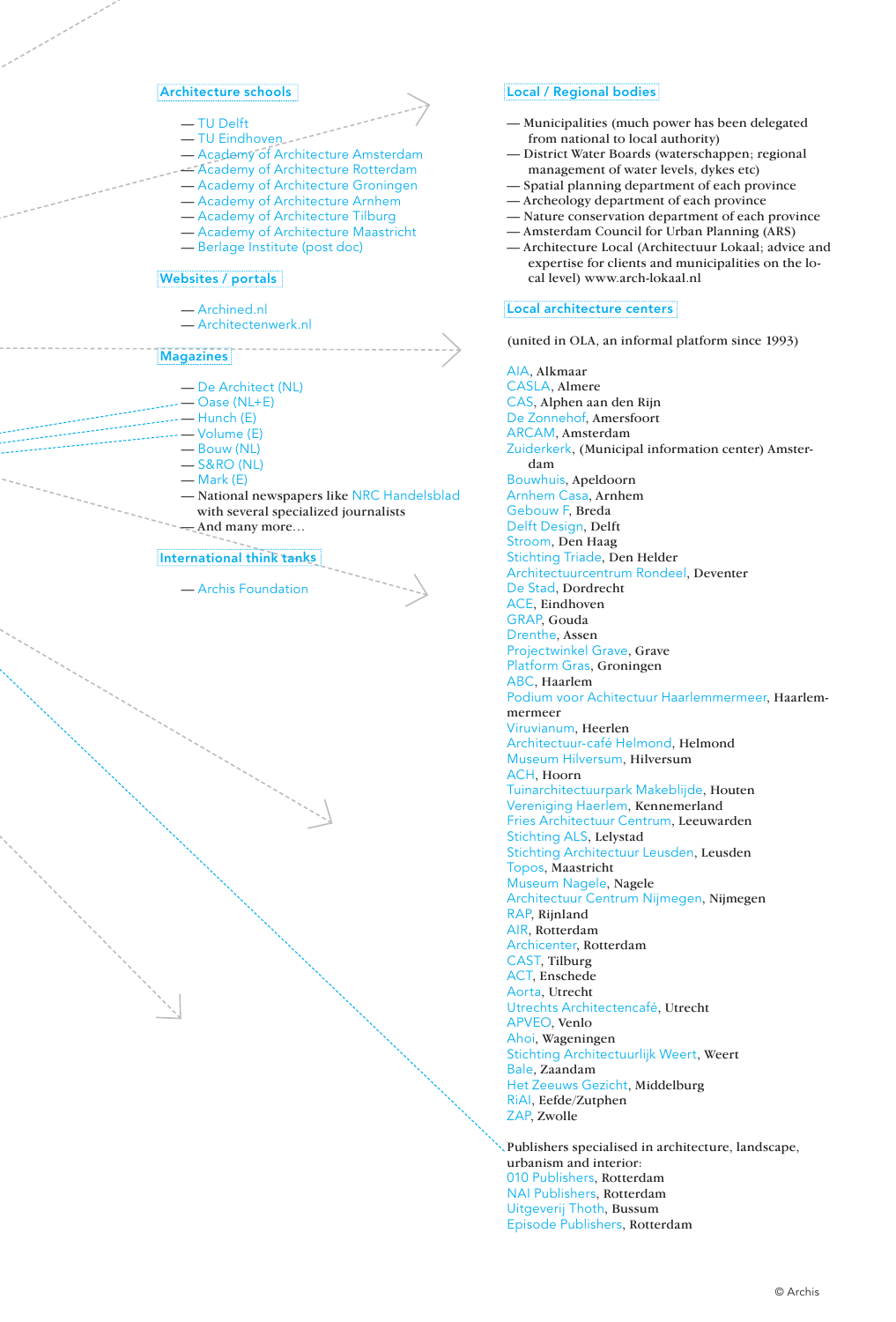developed at that time has degenerated into a kind of appendage of economic policy. In legal terms: the government cedes its responsibility in order to keep its liability manageable.

Is it then altogether impossible to sketch a future where there is fervor and excitement in the state-architecture relationship? Must we simply accept this malaise as a fait accompli and wait until the state wakes up for reasons that go beyond architecture? Only if we take the state and its architecture policy as our analytic reference point. The story is in fact quite different if we look at the dynamics of current building itself, which always reflect social developments. Much more interesting than poking at the sleeping giant that is the state, is searching for those signs that indicate that there's already a lot going on. Small developments within governmental bodies, but most certainly also outside the direct reach of state influence. Then, one peculiar observation can be made: natural, not cultural, climate will tip the scales! **New spirit**

But let me begin with signals from within the government. One of the institutions which continues to assert a certain authority is the Rijksbouwmeester, the state architect. This institutional, somewhat lost figure continues to be in a position to build bridges between the action-oriented Housing and Spatial Planning Ministry and the more verbal Ministry of Culture and so maintains a crucial position between doing and speaking. The Rijksbouwmeester has been growing in authority principally because of the current need, greater than ever before, for expert advice for ministers. The state architect is, dramatically put, the last remaining voice with spatial expertise at the national level with access to decision makers. For this reason he is the best instrument of relevant (and not political) influence at this level. He involves himself in diverse issues regarding space from a few large, prestigious projects to smaller, regional developments, from education of future designers, to the preservationists of past monuments.

This informal position is being further strengthened by the recent establishment of a College of National Advisors which includes not only the state architect, but also portfolios for National Heritage, Landscape, and Infrastructure. This College will do more than just distribute funds or lead large projects. It will create the conditions for spatial quality in an administrative configuration which cares increasingly less about it.4 Because it has a free mandate (and is also given a particularly strongly personal interpretation by its protagonists) this could indeed be the force which reverses our current culture of neglect.

In addition, the College appears to be a natural defense against the current architecture policy instrumentarium. Its government-given assignment is to investigate how current policy can be invigorated. Thus the College has nothing less than the key to the maintenance of state responsibility for creating good conditions for exceptional architecture on a macro-scale. It seems to be aware of this responsibility, given some recent announcements of its objec-

4 See for instance the Agenda 2005 of the College of National Advisors published as *College van Rijksadviseurs, Agenda 2005*, The Hague, April 2005.

tives. Very much will depend on the political adoption of its plans in the near future.

So much for the soft forces from within. Meanwhile, hard forces from without cannot be emphasized enough. As a nation, the Netherlands has had the burden and great fortune of being united by water. No postmodern theory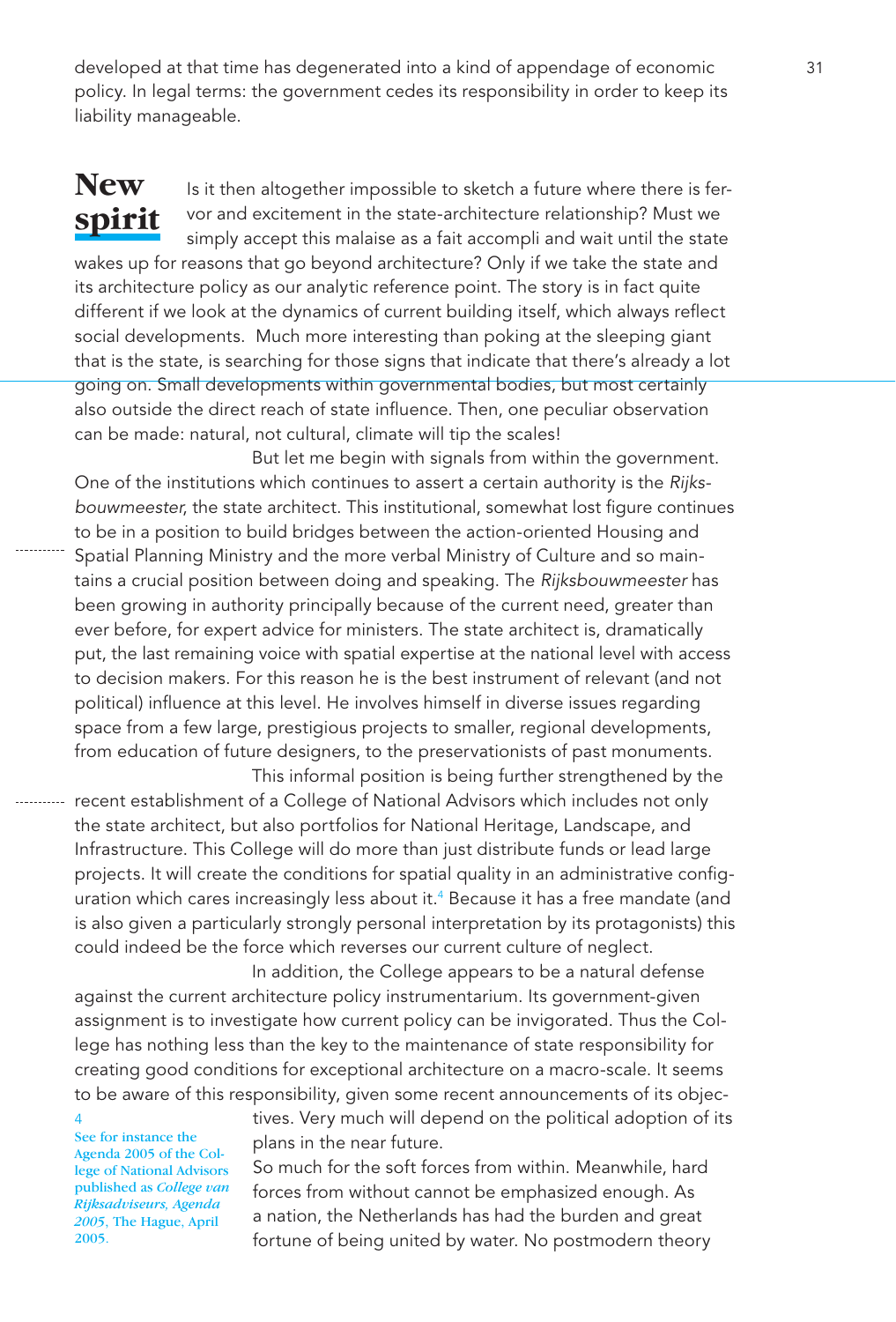

is capable of explaining this fact away. Water is ultimately the only factor that must be continually defied and that has always played a specific role in the Dutch Deltaland. Water is the only force capable of causing crises now and again, something every nation needs in order to fight lethargy. Constantly threatened by water, the Netherlands has this very threat to thank for its existence. Without this enemy the Netherlands would have slowly gone under a long time ago. On water, against water, with water – it is the heart of the national ideal. Water, accursed enemy, will save us.

## **Identify,**

As far as water is concerned, New Orleans' lashing by hurricane Katrina is a splendid example. During **unite, engage** by hurricane Katrina is a splendid example. During<br>the weeks after the flooding American journalists and

policy makers alike came to look at the Deltawerken and conduct research into Dutch flood preparations.<sup>5</sup> It is almost an autoreflex. When other nations suffer deluges, they naturally turn to a nation that sits below sea level and is capable of becoming a world power and one whose engineering enjoys global recognition. Isn't the Netherlands the country famous for its hydro-engineering works, its unity against the rising waters, and social pacification through the poldermodel after all? For a moment everyone forgot about the political murders, burning mosques and deported illegal aliens which had so recently been linked with the Netherlands. An image of ourselves found in old, post-war newsreels was rekindled.

Just as the New Orleans disaster might herald a reversal in American anti-federal sentiment and offer a wake up call for a society which has forgotten the meaning of collective responsibility, a similar reality check in the Netherlands itself is equally conceivable. In a country buried under contradictory rules, assumptions, and an excess of policy, perhaps a single disaster is not even sufficient. The 1996 floods, the Srebrenica massacre, the construction fraud affair, police corruption, the cancellation of public works after years of discussion even after construction had begun – one wonders to what degree these scandals

5

Evidence of the Dutch concern about water management is to be found in the activities of the Crown Prince himself. Prince Willem-Alexander has been an advocate domestically and internationally; he is Chairman of the Integrated Water Research Management Commission in the Netherlands and patron of the Global Water Partnership. Even though Dutch experts are called to disaster areas around the globe as consultants, Holland's own water issues require constant scrutiny. NL struggles with a rising sea level, sinking land levels, seasonal water shortage and water excess, all having huge spatial impacts.

and disasters have really shaken the nation awake. Perhaps we should be happy that we still have more alarm bells that are about to ring: the un-remunerative development of high-speed train lines, the total rigidity of the housing market, the consequences of decentralization according to the Public Planning Memorandum, the everlasting inviolability of the mortgage tax deduction, the exodus of pensioners to warmer climes, and following segregation, the immigrant population explosion. There are more than enough alarm clocks ticking, ready to wake us up at any moment. Of course, this all sounds cynical. The nation can determine that this all does not have to lead to the ultimate crisis. With the right combination of leadership and sense of urgency, there is still something that can be done. If this is so, then, as so often before in history, architecture will play an important role. Design remains the instrument for largescale order, restoration of the economy, and the recovery of self-awareness. As it was then, so shall it be again. In fact, since there is so much to do, it can begin immediately.